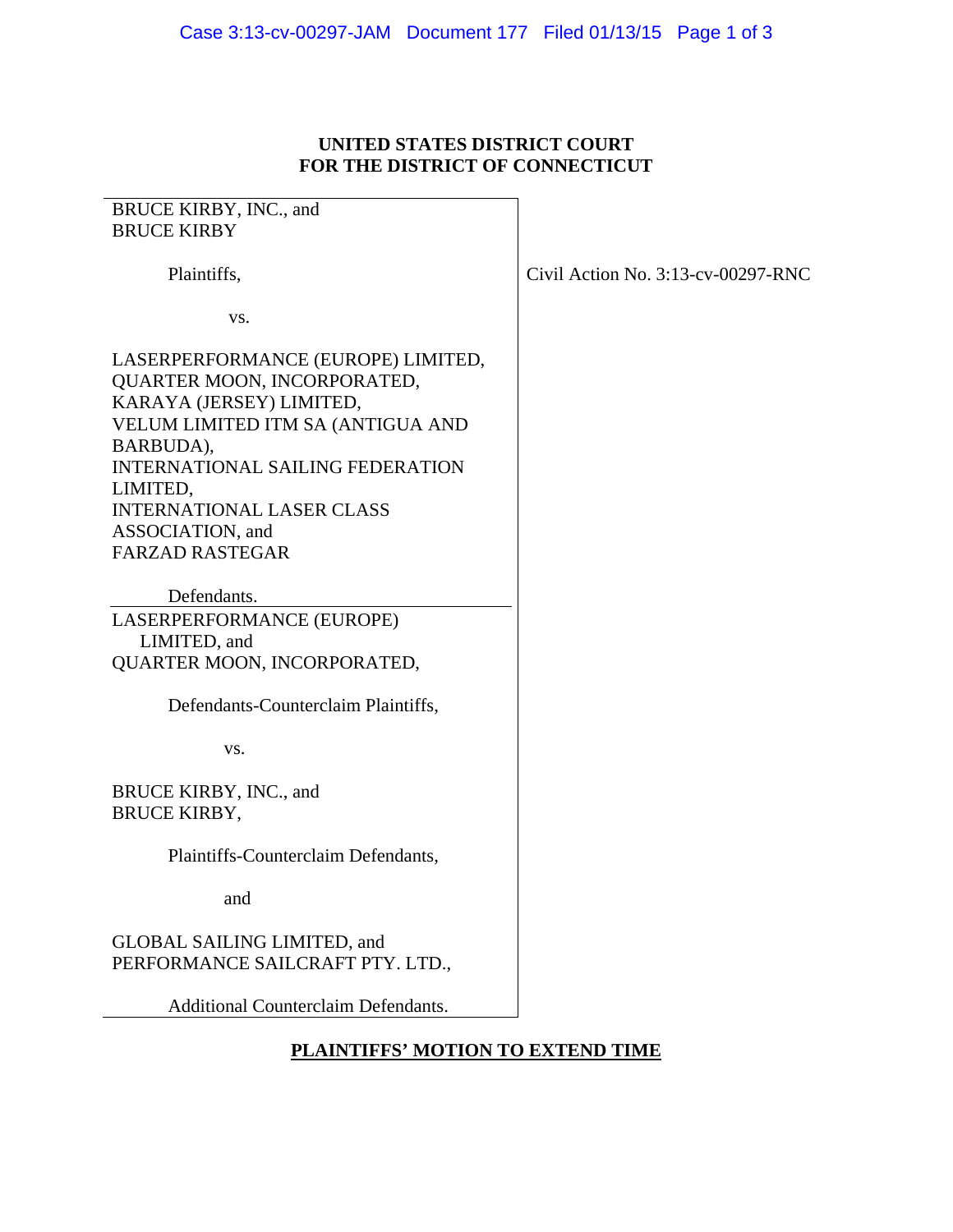#### Case 3:13-cv-00297-JAM Document 177 Filed 01/13/15 Page 2 of 3

 Plaintiffs Bruce Kirby and Bruce Kirby, Inc. (collectively referred to as "Plaintiffs"), by their counsel, hereby move for an extension of time of one week, to and including January 27, 2015, to respond to Defendant International Laser Class Association's ("ILCA") Motion to Dismiss dated December 30, 2014 [Dkt No. 174]. Plaintiffs' respectfully submit that good cause exists for this extension of time because Plaintiffs require additional time to confer with counsel and investigate the allegations in the pending motion.

Counsel for Plaintiffs has contacted counsel for ILCA, who has indicated ILCA consents to this motion for extension of time.

This is Plaintiffs' first request for extension of time of the deadline to respond to ILCA's Motion to Dismiss.

Respectfully submitted,

January 13, 2015 */s/ Walter B. Welsh* Wesley W. Whitmyer, Jr., ct03509 Andy I. Corea, ct25925 Walter B. Welsh, ct01220 ST. ONGE STEWARD JOHNSTON & REENS LLC 986 Bedford Street Stamford, Connecticut 06905-5619 Telephone: (203) 324-6155 Facsimile: (203) 327-1096 Email: acorea@ssjr.com; litigation@ssjr.com

#### ATTORNEYS FOR PLAINTIFFS